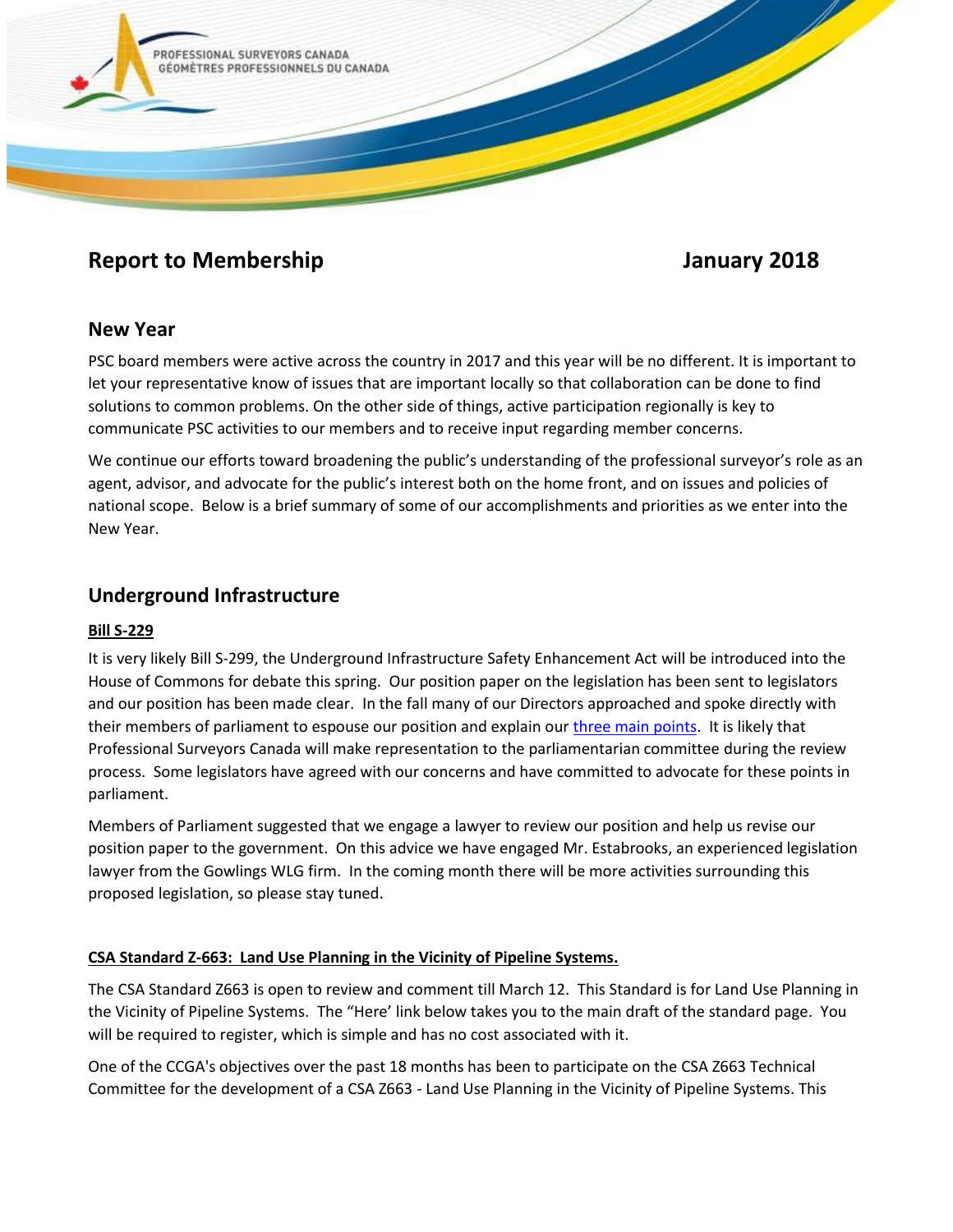Standard's history dates back to a document first published by the Major Industrial Accidents Council of Canada (MIACC), which was later revised and published by CEPA as a CSA Plus document (CSA Plus 663).

The public review period end date is **March 12, 2018**. You can access the Standard [HERE.](https://urldefense.proofpoint.com/v2/url?u=https-3A__publicreview.csa.ca_Home_Details_2822&d=DwMFaQ&c=4ZIZThykDLcoWk-GVjSLmy8-1Cr1I4FWIvbLFebwKgY&r=wlS9HnuYB42wj9sJk6UYrko7AwEDJqv0TZ7c12eh8LQo-YCwghgHRCalBlLPFxJr&m=PN7gK5HFXxdoohrLAbod3z5lyWy-kQJwKchJ6eWW9RI&s=rOsowjHbZZGJ4n7N9SHwK2s0pq8yq_dFXuVHiYnWg9w&e=) Please ensure all comments go through the public review system and we encourage you to share this with your respective associations, companies and networks.

#### **Underground Infrastructure Mapping**

Underground Infrastructure Mapping standards and systems continue to be a major focus of our work. PSC supports common standards and your profession is leading the development of standards. We have reached out to universities across Canada to collaborate and we continue to promote a common system for the integration of data. In the near future select regional group work will be required to formalize discussions to the national level.

Wilson Phillips, Chair of PSC, and Gabriel Arancibia, Director for the Quebec region, attended two separate meetings in Ottawa with members of Parliament. The purpose of these meetings was to seek government guidance and support for this important initiative. In the coming months regional meetings will take place to set the groundwork for harmonization of standards.

## **Building Public Awareness**

We have a new marketing committee and they have been working hard to fine tune our message and identify and strategize our next steps. Three key audiences have been identified as the target for our messaging; the public, various levels of government and the media. All groups – public, media and government – require a different approach and messaging although the topics remain the same.

### **Advertising:**

We are currently working on a new advertising campaign which will include short videos that are informative and fun to watch. These will be shown on our website and on You Tube and will give the public something to sink their teeth into. Staying on message is important, but so is the need to get and hold the public's attention. In this particular day and age, video is the way to go. Expect to see these in the spring of 2018.

A new round of advertising will take place to draw attention and link the viewer to this content. This advertising will be displayed across the jurisdictions in various media outlets and will build upon what we have already done to promote the surveying profession.

#### **PSC Website:**

Our website has been greatly improved but still needs work. We want visitors to our site to really see and understand the impact professional surveyors have on our society and the need to involve them in decision making at the planning stages. Currently we are creating a News and Current Issues section for our homepage to bring to the forefront issues that are currently on the public's radar and to show how surveyors can help solve these issues. The recent spate of articles concerning people who did not own what they thought they did when they purchased their properties is a prime example of this.



OPSC\_GPC

psc-gpc.ca